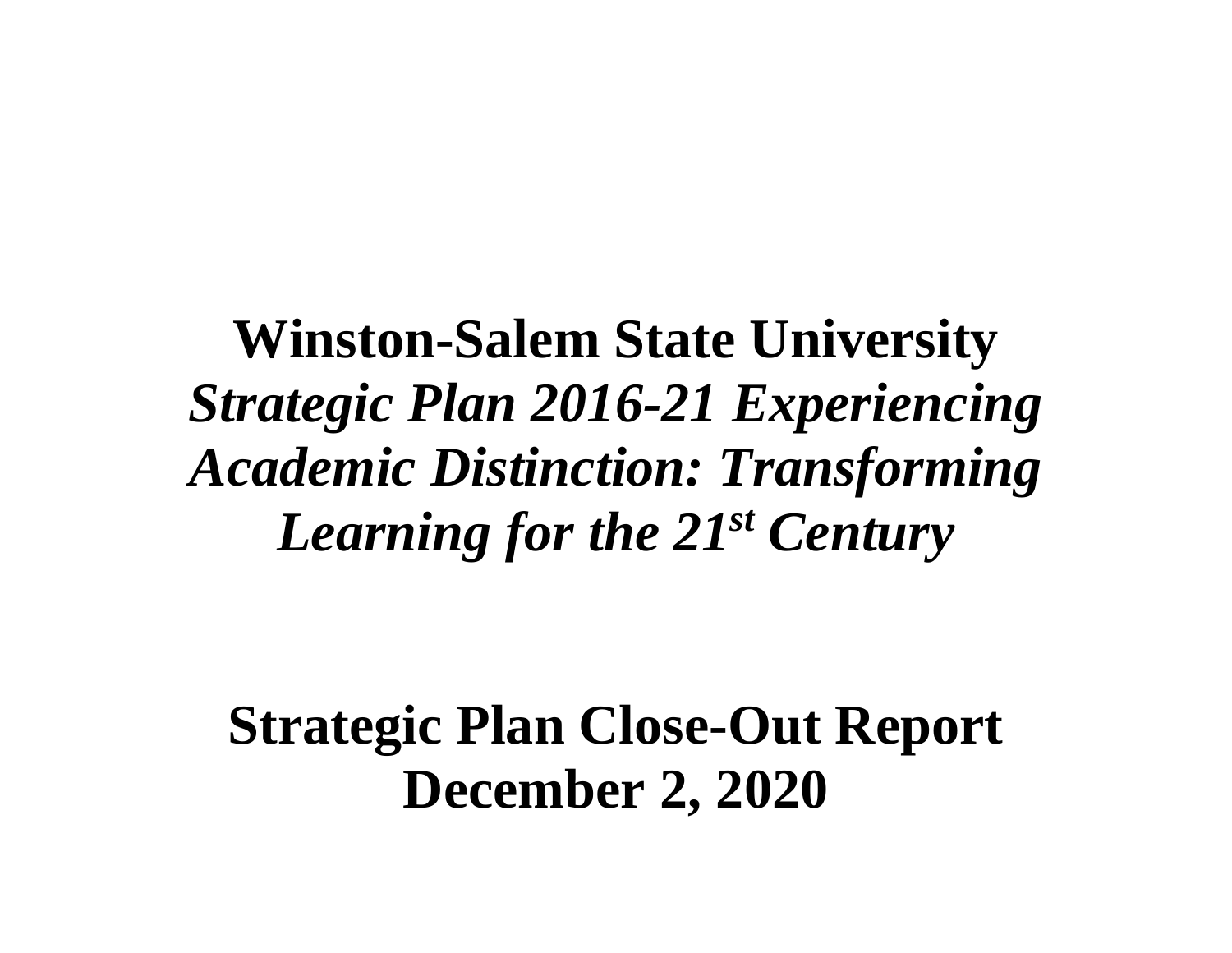#### **Acknowledgments**

Planning, executing, assessing, and evaluating an institutional strategic plan requires the ongoing leadership, participation, and engagement of the entire university community and its stakeholders. This closeout report is possible because of the commitment and dedication of these individuals. On behalf of Chancellor Elwood Robinson and Dr. Anthony Graham, Provost and Vice Chancellor for Academic Affairs, we would like to thank Dr. Kathy Stitts, Associate Provost and Dean of University College and Lifelong Learning, for her tireless leadership of the closeout process for the *Strategic Plan 2016-21*. Additionally, we would like to acknowledge Mr. Calvin Riley who has served as a consultant on the closeout process. We express our sincere appreciation to the WSSU Board of Trustees and WSSU Foundation Board for their ongoing support and encouragement throughout the implementation of the university's *Strategic Plan 2016-21*. We also acknowledge Dr. Carolynn Berry, Senior Associate Provost of Strategic Planning and Institutional Effectiveness, and the staff of the Institutional Assessment and Research (IAR) under the leadership of Dr. Becky Mussat-Whitlow for their data collection and analysis prowess. Most importantly, we acknowledge the many university administrators, faculty, staff, and students as well as university alumni, partners, and external stakeholders who have worked collaboratively with WSSU. Below we identify these individuals by the goal areas for which they worked during the execution of the strategic plan.

| <b>Goal Committee Members</b> |                            |                             |  |  |
|-------------------------------|----------------------------|-----------------------------|--|--|
| Dr. Maxwell Awando            | Dr. Anthony Artimisi       | Dr. Andrea Patterson-Musaka |  |  |
| Dr. Althea Bradford           | Dr. Tanya Walker-Bethea    | Dr. Gladys Huggins          |  |  |
| Dr. JoAnne Coco-Ripp          | Dr. Bart Ganzert           | Dr. Tamika Thrasher         |  |  |
| Dr. Andre Minkins             | Dr. Soncerey Speas         | Dr. Cheryl Thomas           |  |  |
| Mrs. LaMonica Sloan Wilhelmi  | Dr. Stephanie Dance-Barnes | Dr. Erin Lynch              |  |  |
| Dr. Tangela Towns             | Dr. Craig Richardson       | Dr. Louise Allen            |  |  |
| Dr. Feng Guo                  | Dr. Lynn Zubov             | Dr. Cynthia Villagomez      |  |  |
| Dr. Cecil Yancu               | Mrs. Laura Crist           | Dr. Deborah Farmer          |  |  |
| Dr. Melissa Foster            | Dr. Muztaba Fuad           | Dr. Aparna Gosavi           |  |  |
| Dr. Monica D. Guillory        | Dr. Stephanie Joseph       | Dr. Mesia Steed             |  |  |
| Dr. James Pope                | Dr. Terri Tilford          | Dr. Cheraton Love           |  |  |
| Dr. Will Boone                | Dr. Rose Sackeyfio         | Dr. Derick Virgil           |  |  |
| Ms. Kate Noelke               | Mr. Jeremi Cheeks          | Mr. Joseph Baker            |  |  |
| Dr. Manju Bhat                | Mr. Joel Lee               | Dr. LaVie Leasure           |  |  |
| Mr. Jamar Banks               | Mr. Ron Harris             | Dr. Mel Norwood             |  |  |
| Mrs. Etienne Thomas           | Dr. Dawn Tafari            | Dr. Beth Day Hairston       |  |  |

#### **Goal 1: Dr. Frank Ingram and Mrs. LaMonica Sloan Wilhelmi (Goal Chairpersons)**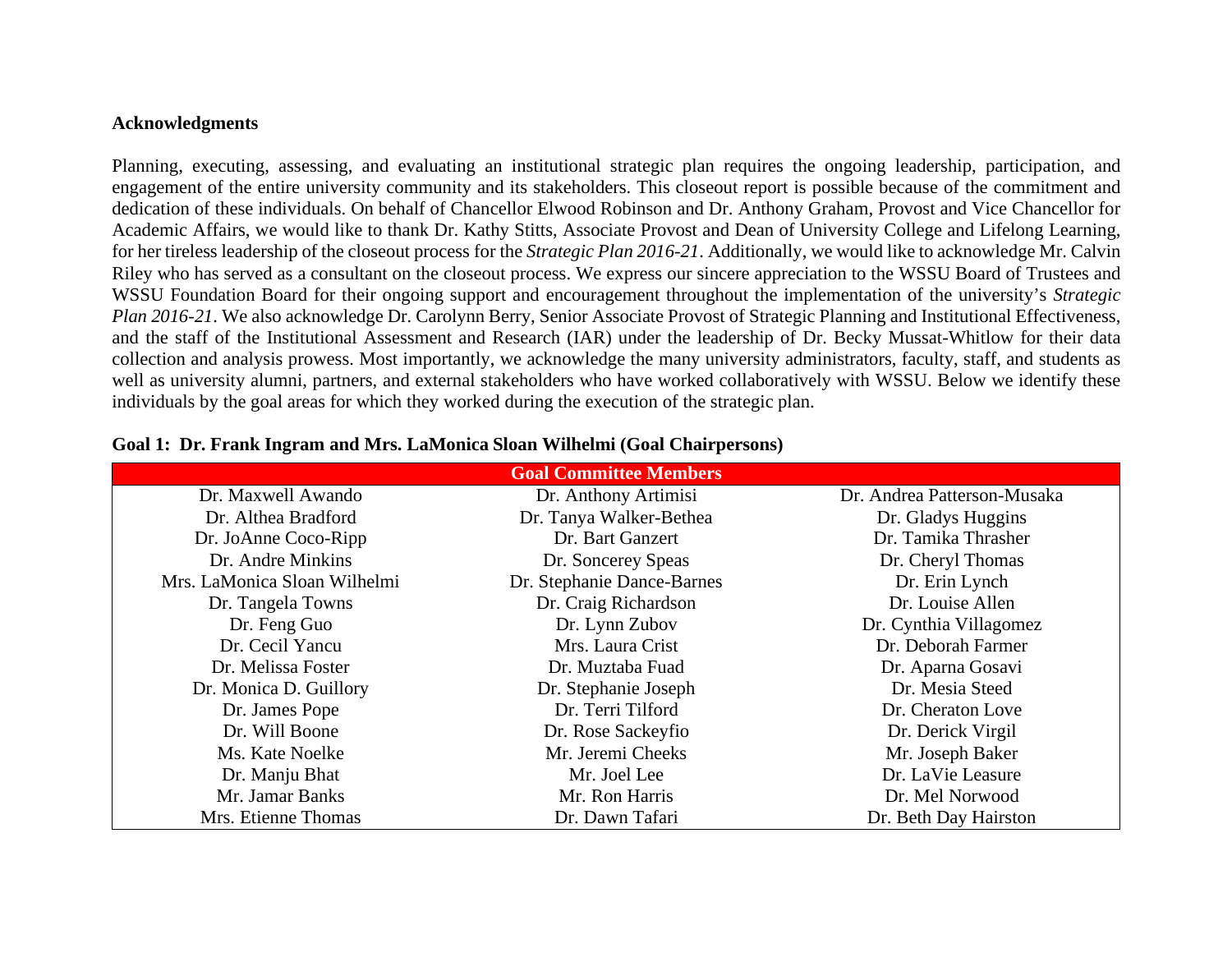## **Acknowledgments (cont'd)**

## **Goal 2: Drs. Leslee Battle and Dee Guillory (Goal Chairpersons)**

| <b>Goal Committee Members</b> |                        |                          |  |
|-------------------------------|------------------------|--------------------------|--|
| Dr. Darryl Scriven            | Dr. Celia Hooper       | Dr. Leslee Battle        |  |
| Dr. Suresh Gopalan            | Dr. Lynn Zubov         | Dr. Elva Jones           |  |
| Dr. Montrale Boykin           | Dr. Tiffany Adams      | Dr. Melicia Whitt-Glover |  |
| Dr. Notis Pagiavlas           | Dr. Cecil Holland      | Dr. Beth Day-Hairston    |  |
| Dr. Sara Migliarese           | Dr. Monica D. Guillory | Dr. Stephanie Joseph     |  |
| Dr. Dennis Sherrod            | Dr. Kerwin Graham      | Dr. Yolanda Edwards      |  |
| Dr. Lynn Millar               | Dr. Suresh Gopalan     | Dr. Cynthia Bell         |  |

#### **Goal 3: Dr. Will Boone and Mrs. Carol Davis (Goal Chairpersons)**

| <b>Goal Committee Members</b> |                      |                     |  |
|-------------------------------|----------------------|---------------------|--|
| Mrs. Carol Davis              | Dr. Craig Richardson | Dr. Notis Pagiavlas |  |
| Dr. Cheraton Love             | Dr. Beau Gaitors     | Dr. Jack Monell     |  |
| Dr. Will Boone                | Dr. Breonte Guy      |                     |  |

# **Goal 4: Dr. Erin Lynch and Mr. Ben Carmichael (Goal Chairpersons)**

| <b>Goal Committee Members</b> |                         |                                         |  |
|-------------------------------|-------------------------|-----------------------------------------|--|
| Mrs. Letitia Wall             | Mrs. Constance Mallette | Dr. Erin Lynch                          |  |
| Mr. Robert Muhammad           | Mr. Joel Lee            | Mr. Jonathan Smith                      |  |
| Dr. LaTanya Afolayan          | Mr. George Knox         | Mrs. Etienne Thomas                     |  |
| Mrs. Anastasia Polk-Bethea    | Mrs. Lisa Knight        | Dr. Will Boone                          |  |
| Ms. Crystal Ferguson          | Dr. Tangela Towns       | Dr. Exazevia Logan                      |  |
| Dr. Jesse Pittsley            | Mr. Wilbourne Rusere    | Mr. Kevin Byers                         |  |
| Mrs. Latoya Wiley             | Mrs. Jaime Hunt         | Mr. Cornelius Graves                    |  |
| Mrs. Sigrid Hall              | Ms. Tarina Whitfield    | Ms. Suzanne Rogers                      |  |
| Dr. Notis Pagiavlas           | Ms. Chellie Broussard   | <b>SGA Public Relations Chairperson</b> |  |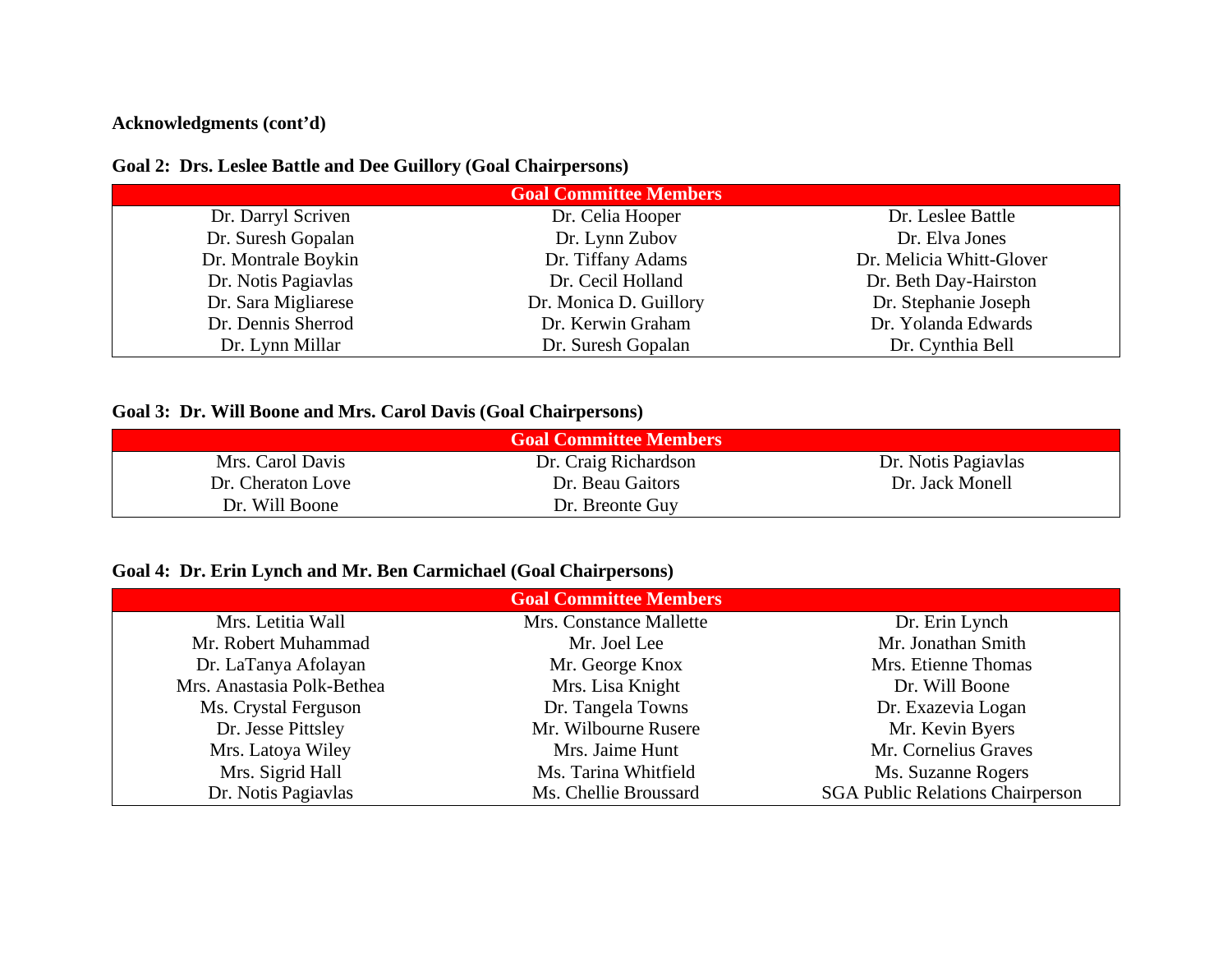# **Acknowledgments (cont'd)**

# **Goal 5: Dr. Casey Forrest and Mr. Tim McMullen (Goal Chairpersons)**

| <b>Goal Committee Members</b> |                          |                      |  |  |
|-------------------------------|--------------------------|----------------------|--|--|
| Ms. Tarina Whitfield          | Dr. Wanda White          | Dr. Antoinette Moore |  |  |
| Mr. James Sutton              | Mr. Derrick Hargrove     | Dr. Casey Forrest    |  |  |
| Mrs. Leslie Winbush           | Mrs. Cindy Isler         | Dr. Kenneth Bulls    |  |  |
| Mr. Kevin Byers               | Mrs. Constance Mallette  | Dr. Mesia Steed      |  |  |
| Ms. Chantal Bouchereau        | Mr. Joseph Baker         | Mr. Jeremi Cheeks    |  |  |
| Dr. Mel Norwood               | Ms. Sharon Hill          | Ms. Donna Miller     |  |  |
| Dr. Ivey Brown                | Dr. Becky Mussat-Whitlow | Ms. Venus Boston     |  |  |
| Ms. Samantha Bradley          | Ms. Laura Crist          | Dr. Kerwin Graham    |  |  |
| Dr. Erin Lynch                | Ms. Tiffany Turner       | Dr. Carolynn Berry   |  |  |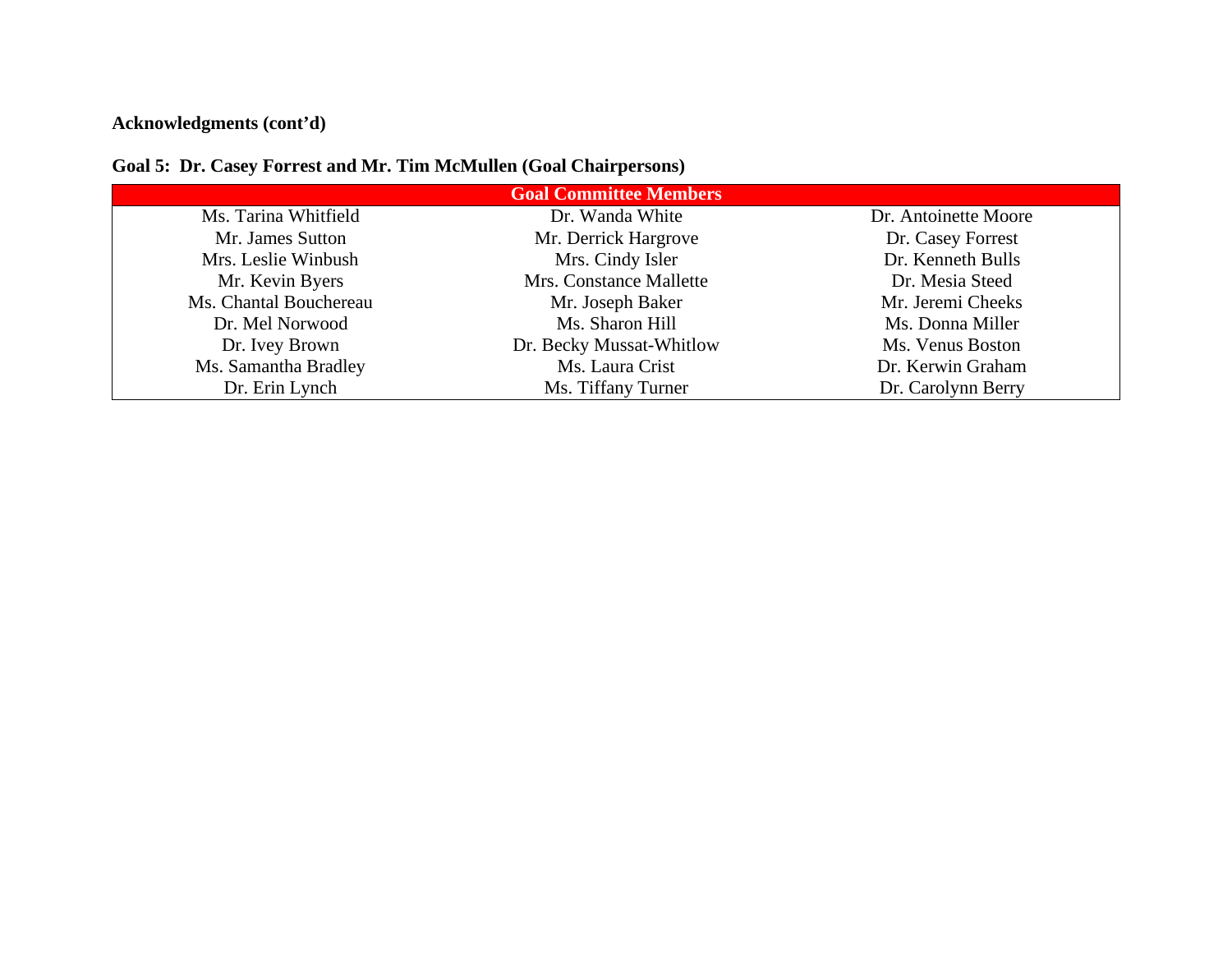# **Executive Summary**

#### **Accomplishments**

In 2016, Winston-Salem State University launched the *Strategic Plan 2016-21 Experiencing Academic Distinction: Transforming Learning for the 21<sup>st</sup> Century*. Chancellor Robinson articulated this premise as the core of the strategic plan: "In this plan, WSSU will work to ensure that our students are allocated the resources they need to bridge gaps between them and their ability to engage education. The plan reflects our commitment to produce graduates who are critical thinkers, analytical problem solvers, effective communicators, and innovative and creative collaborators who will become the leaders of the future."

Since the inception of this plan, university employees have worked tirelessly and collaboratively to create an institutional climate where they executed a shared vision to transform the learning environment to promote student learning. With an explicit outcome to enhance the essential skills of their students, university faculty and staff have leveraged liberal education, high-impact practices, social justice, and community engagement as vehicles to drive undergraduate and graduate student development. By articulating Student Learning Outcomes aligned with the institution's essential skills, university employees have assessed student progress toward achieving these goals and have leveraged these data to engage in continuous improvement throughout the life course of the strategic plan. This strategic plan yielded significant accomplishments that have propelled the university to national prominence as a catalyst for equity, inclusivity, and upward mobility. These achievements include the following:

#### **Goal 1: Strengthen Liberal Education**

- WSSU recruited and hired 80 new highly qualified full-time faculty and collaborated with the UNC System to leverage the appropriated \$40,000 per year in faculty recruitment and retention funds to support faculty recruitment and retention efforts.
- One hundred percent of the general education courses implemented a Student Learning Outcome to measure student learning during the general education revision process.
- WSSU launched EAB Navigate Student Success Collaborative and Degree Works as tools for faculty, staff, and students to leverage to improve student persistence, retention, and completion rates.
- WSSU initiated two new joint disciplinary degree programs.
- According to research conducted by the Education Policy Initiative at Carolina (EPIC), the Educator Preparation Program at WSSU had the highest rates of graduates teaching in North Carolina public schools who returned to the same school (>78.5) percent), especially in rural and high poverty schools serving the highest proportions of low-income students and students of color, among UNC System universities.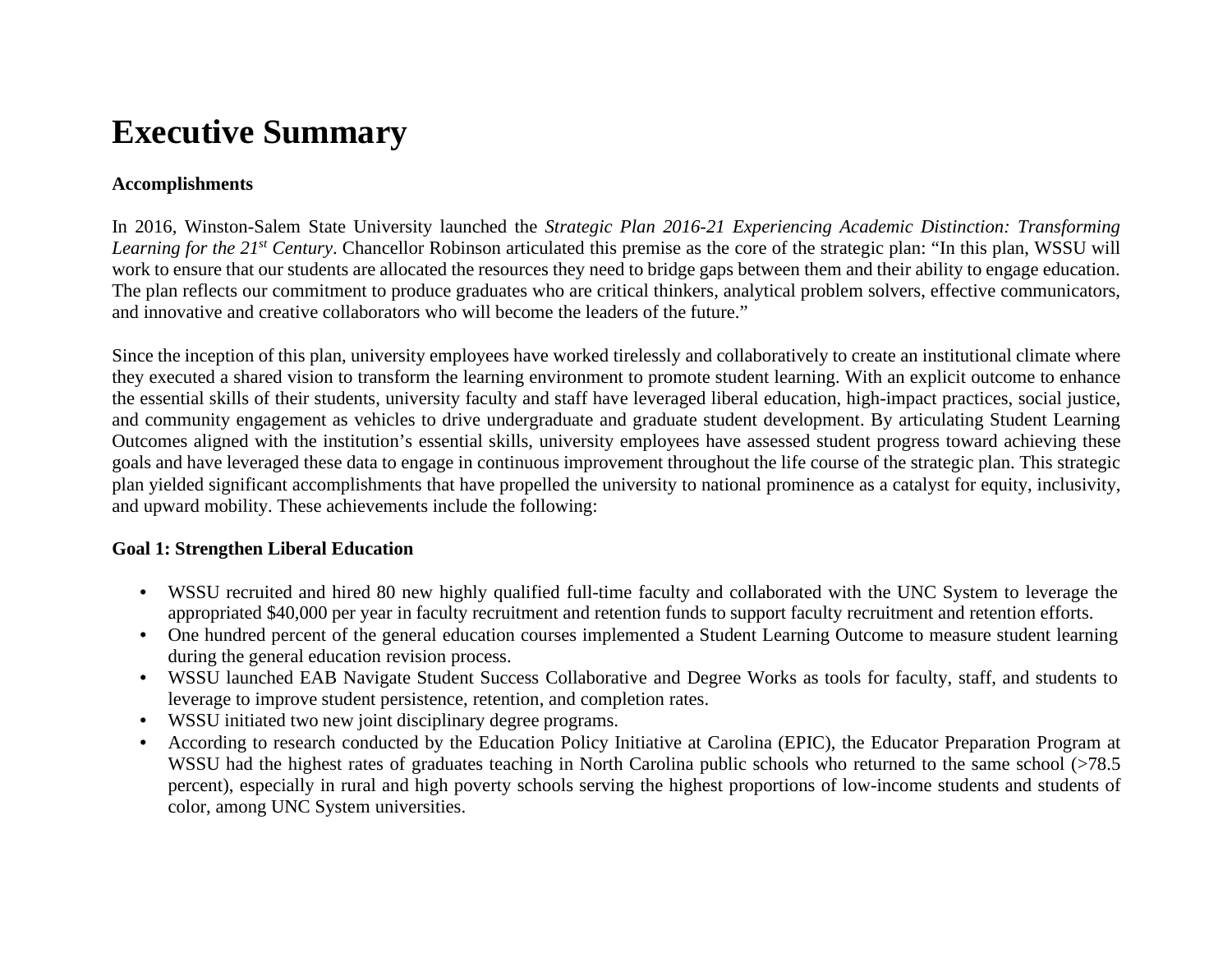#### **Goal 2: Enhance Quality of Graduate and Professional Programs**

- WSSU has successfully recruited, retained, and graduated graduate and professional students while concurrently increasing the number of graduate and professional students at the university, achieving the highest graduate enrollment in the university's history in the fall 2020.
- One hundred percent of graduate and professional programs offer transformative academic experiences and community engagement as a signature aspect of their curricula.
- One hundred percent of the programs in the School of Health Sciences integrated health equity focused activities into their curricula.
- Graduate students and faculty participated in transformative academic experiences, including a 15% increase in supervised research projects and over 60 presentations at state and national conferences.

#### **Goal 3: Build Commitment to Social Justice through Enhanced Community Engagement**

- WSSU Center for the Study of Economic Mobility has funded research opportunities for 12 Faculty Fellows and 20 students to study barriers to economic mobility with a \$3 million grant from the Thurgood Marshall College Fund Center for Advancing Opportunity.
- WSSU's Center for Entrepreneurship and the SG Atkins Community Development Corporation provide technical assistance to a community of 46 entrepreneurs-in-residence at The Enterprise Center and experiential learning for 77 students.
- The First Year Experience curriculum integrates social justice in all courses.
- WSSU Spatial Justice Studio obtained an NSF grant (\$249,000) that is integrating Data Science into the Urban Studies curriculum.
- WSSU and WFUSM have a five-year grant from National Institutes on Aging to engage underrepresented minorities in aging research that includes health disparities and discrimination. Nineteen students have participated.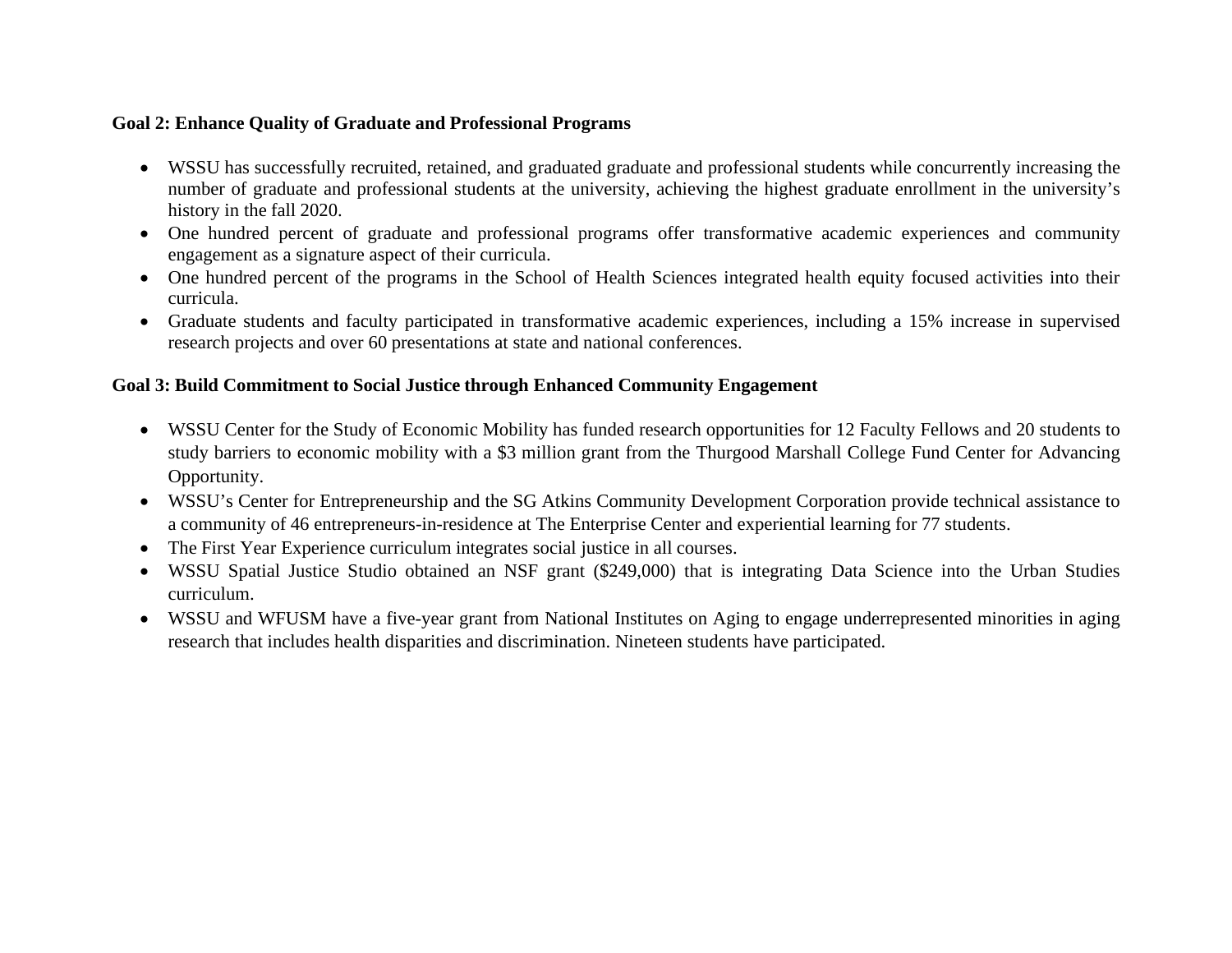#### **Goal 4: Enhance Revenue and Stewardship of Resources**

- Gifts and grants from donors and university stakeholders have increased 59% over the course of the strategic plan.
- Infrastructural expense on fundraising increased 2% and increased campus-wide revenue by 55%.
- New research awards increased by 155%, which is 98% growth from FY19 to FY20.
- WSSU exceeded annual targets of 3% to 5% growth on all metrics.
- The percentage of incoming students who ranked WSSU as their "first choice institution" increased from 42% in fall 2016 to 62% in fall 2019.
- According to national rankings, WSSU's national reputation has improved significantly, including its ranking as the #1 public HBCU for value in the United States according to *Money Magazine* in 2019-20, the #1 public university in North Carolina for graduating Black students in nursing and health professions according to *Diverse: Issues in Higher Education* in 2018, recipient of the Social Mobility Innovator Award by *CollegeNET* in 2017, 2018, and 2019, and recipient of the Higher Education Excellence in Diversity Award by *INSIGHT Into Diversity Magazine* in 2018 and 2019.

# **Goal 5: Enhance the Quality of Physical and Operational Structure**

- One hundred percent of students, faculty, and staff have access to a high speed redundant wired and wireless network, virtual computing, and engagement platforms for remote learning.
- Strengthened student support and retention service by implementing EAB software applications.
- To comply with Federal and State information security standards, 100% of employees were enrolled in 2-Factor Authentication as an Information Security improvement.
- The Campus Master Plan was updated in 2018, bringing the 2012 Master Plan in alignment with the 2016-2021 Strategic Plan
- The Covington Living-Learning Residence Hall and New Sciences Building were completed.
- There was 100% participation in performance management processes fro both staff and management.
- University managers completed 100% of university staff Performance Management Plans, which increases employee awareness of responsibilities and expectations.
- A policy dashboard was created to facilitate regular review and revision of the institution's 168 policies.
- Ninety-four percent of units identified by SACSCOC standard 7.3 ( $N=17$ ) have an outcome defined for "efficiency" and/or "effectiveness" and 70.6% of these units met or exceeded their target on the last result reported for the "efficiency" and/or "effectiveness" outcome.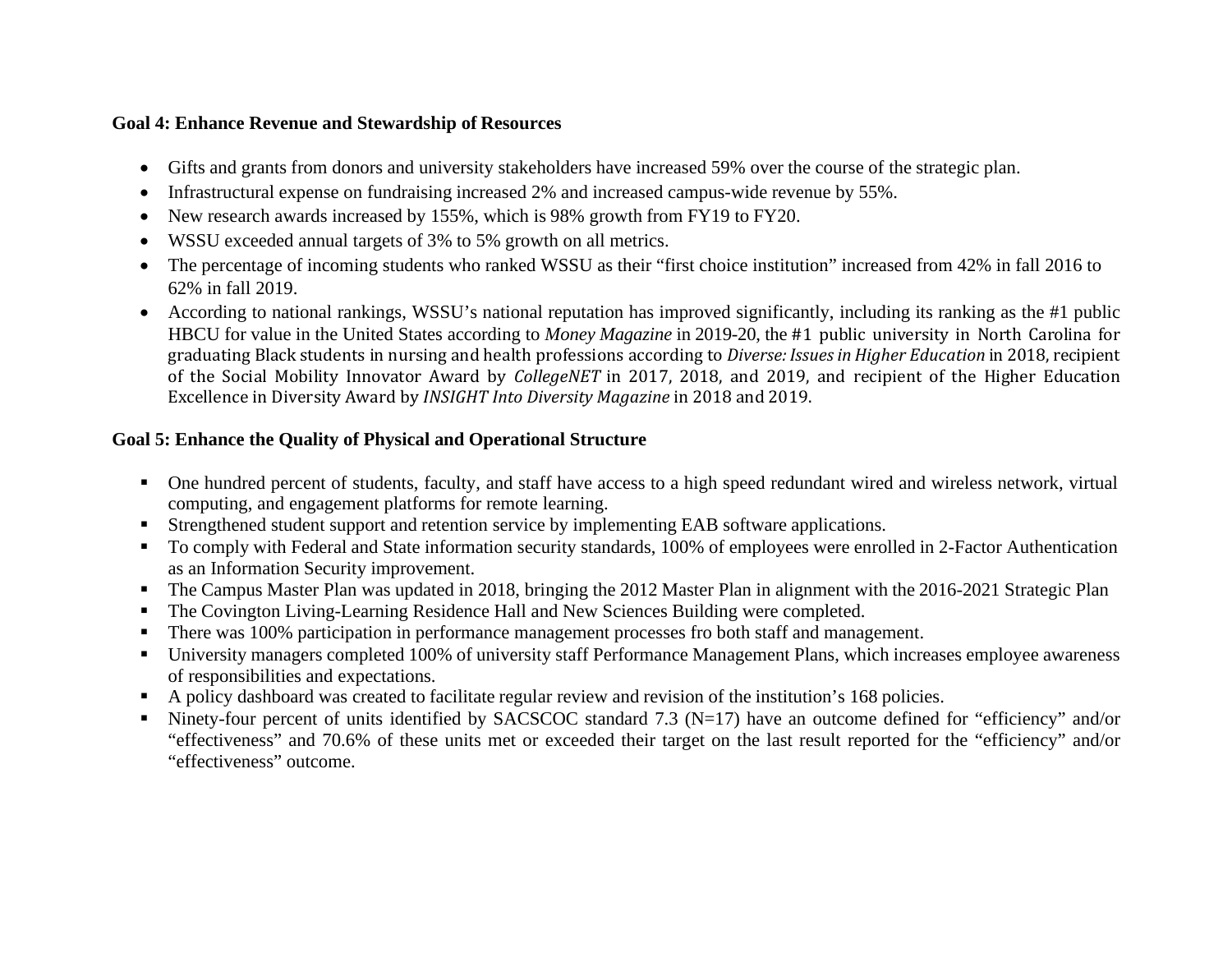#### **Strategic Plan Checklist 2016 – 21**

#### **Goal 1: Strengthen Liberal Education**

Winston-Salem State University has successfully repositioned itself as a recognized liberal education leader in the nation. Faculty have integrated essential skills into the Student Learning Outcomes of their general education and major courses, and university employees in Academic Affairs and Student Development and Engagement have worked collaboratively to integrate high impact practices into curricular and co-curricular experiences. As a result of these strategic activities, WSSU has experienced a 20% increase in the percentage of incoming students who indicate that WSSU is their "first choice institution" as approximately 62% of our students rate us their first choice. WSSU has also experienced positive outcomes in terms of its student enrollment, retention rates, and completion rates. These outcomes are a direct result of streamlined curricula, strategic supplemental academic support services, and a stimulating intellectual community.

| <b>Objectives</b>                                                                                                                                                               | <b>Achieved</b> | <b>Partially</b><br><b>Achieved</b> | <b>Not</b><br><b>Achieved</b> |
|---------------------------------------------------------------------------------------------------------------------------------------------------------------------------------|-----------------|-------------------------------------|-------------------------------|
| 1.1 The University will recruit and retain exceptional faculty members committed to the principles<br>of liberal education and equity                                           |                 |                                     |                               |
| 1.2 Institutional Learning Outcomes (Essential Skills) will be evident across all courses in both<br>general education and majors.                                              |                 |                                     |                               |
| 1.3 Engaged and high-impact practices will be evident across the undergraduate curriculum.                                                                                      |                 |                                     |                               |
| 1.4 The university will cultivate a stimulating intellectual community that fosters and supports<br>scholarship, including sponsored research and creative works.               |                 |                                     |                               |
| 1.5 The curriculum will be relevant, coherent, and diverse and will offer students a broad exposure<br>to academia and the ways knowledge is produced.                          |                 |                                     |                               |
| 1.6 Opportunities to become global citizens will be integrated throughout the learning experience.                                                                              |                 |                                     |                               |
| 1.7 Advisory and academic services will be ubiquitous, proactive, and collaborative to empower<br>students to achieve success through liberal education.                        |                 |                                     |                               |
| 1.8 Opportunities for co-curricular engagement focused on developing essential skills will be<br>developed and supported across the educational experience for all populations. |                 |                                     |                               |
| 1.9 The Educator Preparation Program (undergraduate and graduate) will be strengthened to<br>accomplish social justice, equity, and urban education goals.                      |                 |                                     |                               |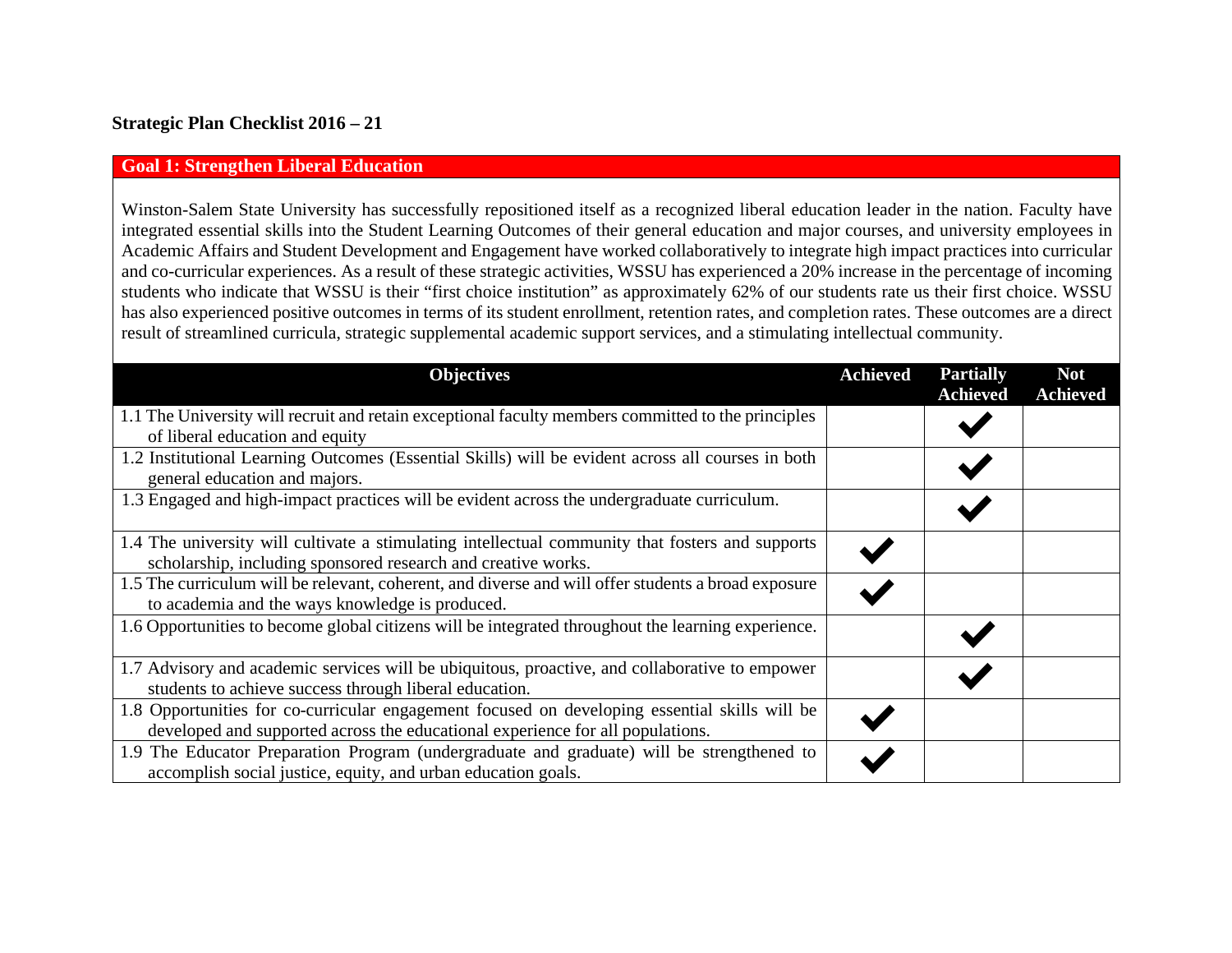#### **Considerations for the Institution's Next Strategic Plan**

As administrators, faculty, staff, students, and stakeholders position the university for its next strategic plan, there are several "key takeaways" from Goal 1 that the campus community should consider as building blocks. These considerations will ensure that the university remains on an upward trajectory relative to achieving high levels of student success, improving the institution's intellectual climate, employing highly qualified faculty committed to student learning, and advancing the university's academic curriculum.

- **Consideration #1**: The university should sustain its emphasis on essential skills with liberal education and high-impact practices as the drivers to student development and professional growth.
- **Consideration #2**: The university should leverage its technological tools to disaggregate student performance data by subgroup to provide more targeted, strategic, and differentiated support resources to its student body and to create a personalized, responsive educational experience that untaps the potential of individual students. Relatedly, University leadership should consider creating an Office of First Year Experience and an Office of Second Year Experience to retain first- and second-year students. Additionally, university administrators might consider employing "College Life Coaches" or "Resilience Coaches" where upper division undergraduate students receive individualized personal coaching to assist them with their transition into their respective upper division program, which may positively impact student persistence, retention, and completion rates in the upper division.
- **Consideration #3**: University administrators and faculty must remain committed to employing highly qualified faculty who illustrate explicitly that their professional experiences, scholarly and creative activities, and engagement experiences bolster the learning outcomes of their students; thus, new faculty hires, faculty professional development, and faculty accountability models must be grounded in a "faculty for the future" philosophy designed to impact student learning and raise the profile of the institution by enhancing the university's intellectual climate.
- **Consideration #4**: The university must increase its partnerships through intentional, strategic design whereby external stakeholders impact the academic curriculum, student growth, faculty professional development, and the learning facilities; these partnerships should include increased participation on departmental-level advisory boards, scaled partnerships with local businesses and industries, and increased partnerships with global organizations that support study abroad.
- **Consideration #5**: University administrators, faculty, and staff must work collaboratively to ensure that the strategic plan is interwoven into the vision, mission, and annual strategic priority of every institutional unit and each department actively collects data on these outcomes; thus, it may behoove the institution to consider establishing an "Office of Strategic Planning and Accreditation" to lead, manage, and support intentional, ongoing data collection, analysis, and dissemination to key stakeholders that align explicitly to the institution's strategic plan. This approach will ensure that the institution's strategic plan is interwoven into the vision, mission, and annual strategic priorities of each unit and ensure each department collects data on these outcomes.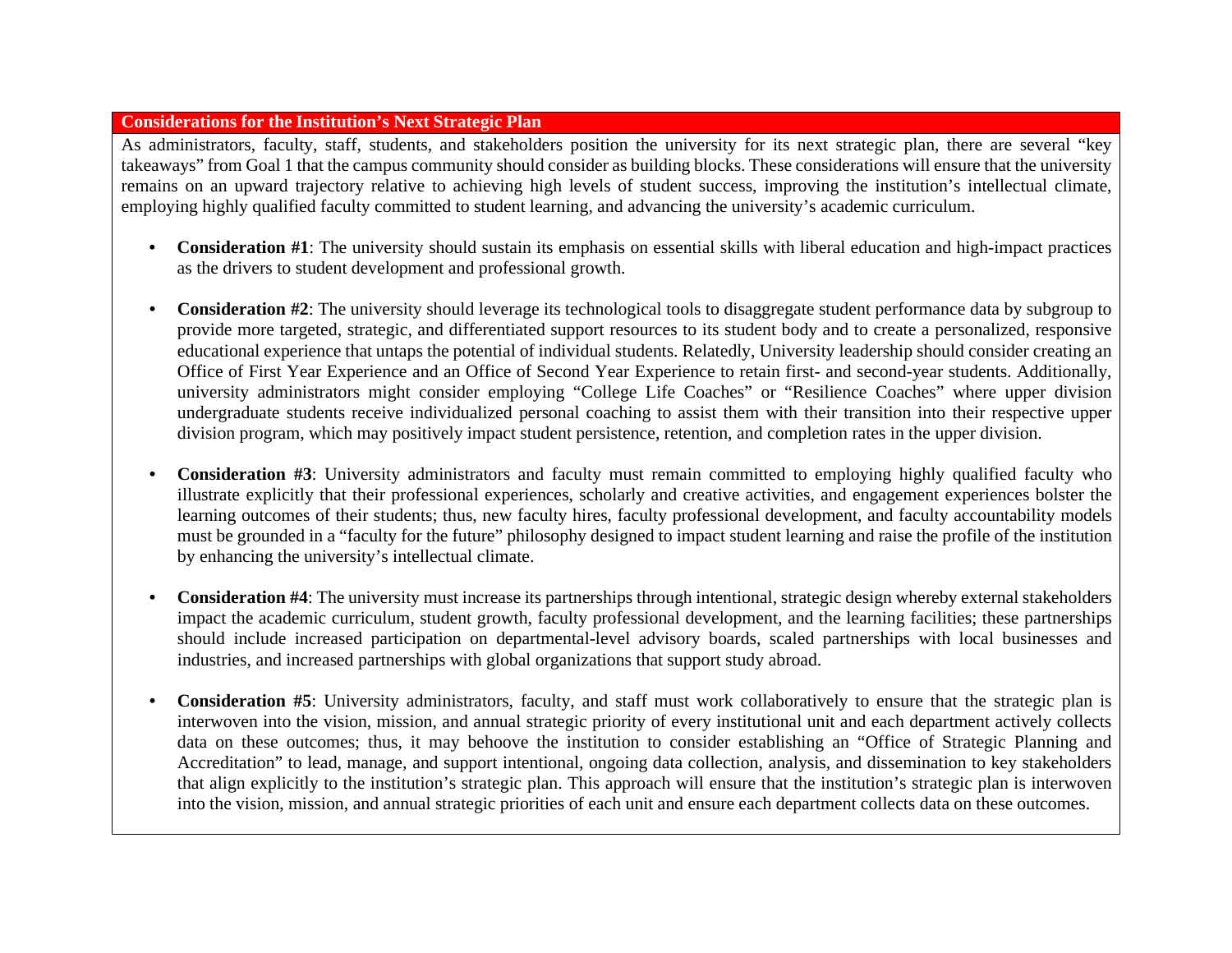#### **Goal 2: Enhance Quality of Graduate and Professional Programs**

Historically known more for its undergraduate degree programs, Winston-Salem State University is emerging as an institution that serves graduates and professional students. Leveraging a more strategic enrollment model to increase graduate and professional students, WSSU experienced a 3.6% average annual growth rate from fall 2016 to fall 2020; the graduate student proportion of university enrollment increased from 8% in fall 2017 to 9.2% in fall 2020. Additionally, the percentage of Black or African American graduate students increased from 38% in fall 2017 to 44.5% in fall 2020, and the percentage of Hispanic graduate students increased from 3.4% in fall 2017 to 4.7% in fall 2020. A renewed commitment to faculty-guided research has also positively increased prospective student interest in the university's programs. The number of faculty-supervised research projects in the School of Health Sciences increased by 15% with students having more opportunities to work with faculty on impactful research. Additionally, the faculty in the College of Arts, Sciences, Business, and Education supervised 132 graduate students in research projects between 2016 and 2019, and 61 graduate students co-presented with faculty at national and state conferences. Administrators and faculty also worked tirelessly to integrate community engagement opportunities into 100% of all graduate and professional degree curricula. A signature initiative that illustrates the university's commitment to graduate and professional degree programs and their impact on community is the launch of the institution's second mobile unit, which expanded the university's outreach to the number of people served in the Winston-Salem community particularly in underresourced areas.

| <b>Objectives</b>                                                                                                                                                                                                       | <b>Achieved</b> | <b>Partially</b><br><b>Achieved</b> | <b>Not</b><br><b>Achieved</b> |
|-------------------------------------------------------------------------------------------------------------------------------------------------------------------------------------------------------------------------|-----------------|-------------------------------------|-------------------------------|
| 2.1 Transformative academic experiences for all graduate and professional programs will be<br>offered.                                                                                                                  |                 |                                     |                               |
| 2.2 The health equity theme will be evident throughout the health sciences program.                                                                                                                                     |                 |                                     |                               |
| 2.3 Community engagement will be a signature aspect of graduate and professional programs.                                                                                                                              |                 |                                     |                               |
| 2.4 Joint disciplinary programs within the School of Health Sciences and between the School<br>and the College of Arts, Sciences, Business and Education will allow students to pursue<br>novel learning opportunities. |                 |                                     |                               |
| 2.5 A diverse population of graduate students will be recruited, retained, and graduated.                                                                                                                               |                 |                                     |                               |
| 2.6 Graduate international programs or program components will be expanded.                                                                                                                                             |                 |                                     |                               |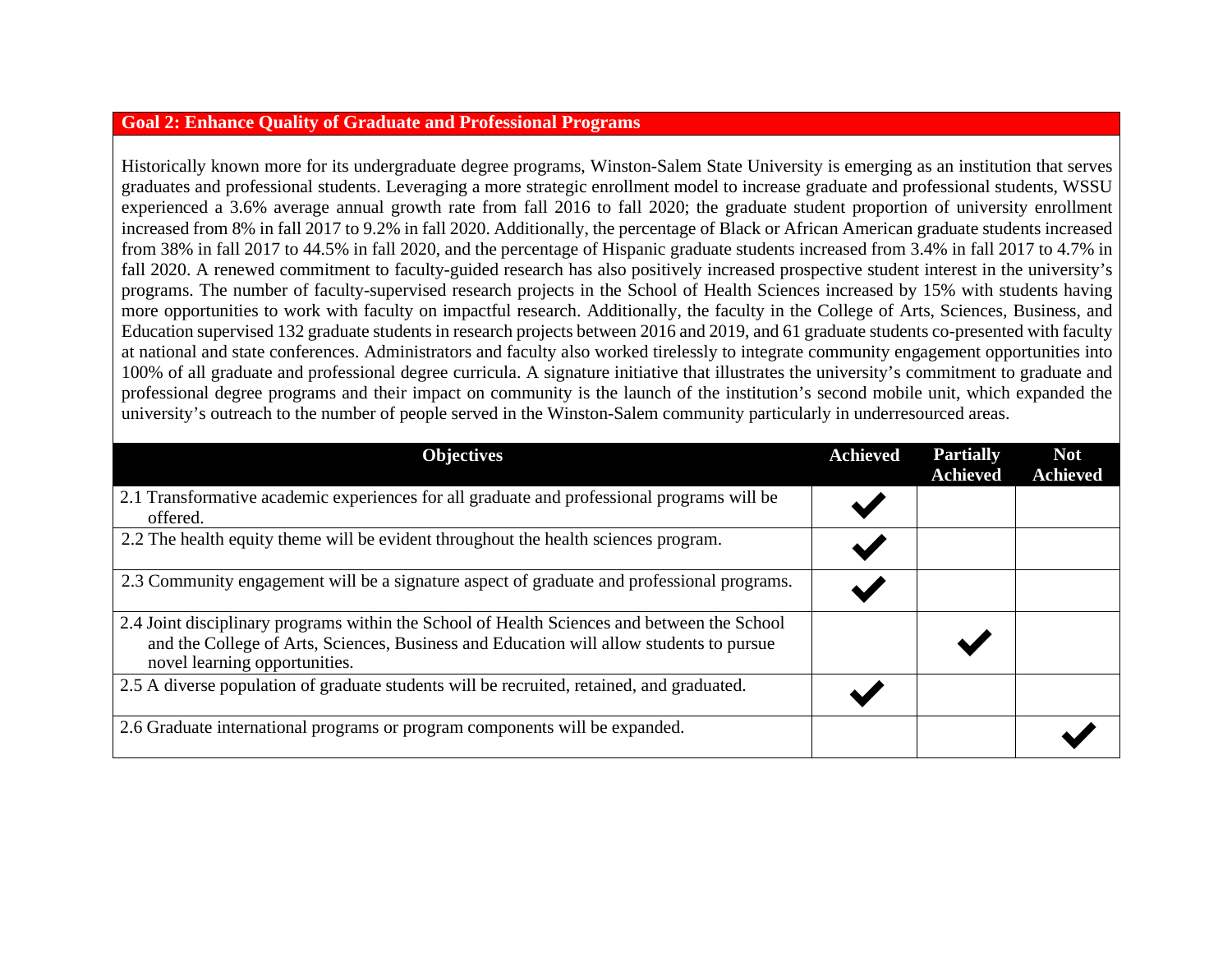#### **Considerations for the Institution's Next Strategic Plan**

As administrators, faculty, staff, students, and stakeholders position the university for its next strategic plan, there are several "key takeaways" from Goal 2 that the campus community should consider as building blocks. These considerations will ensure that the university invests appropriately into its graduate and professional programs.

- **Consideration #1**: To increase the overall student enrollment, university administrators, faculty, and staff must continue to refine its enrollment strategy to build a more diverse graduate student population. Because the percentage of male students enrolled in graduate programs remained unchanged from 22.4% in fall 2017 to 22.5% in fall 2020, the institution should consider strategic investments to increase this population. Additionally, there are opportunities to increase the institution's share of Hispanic students who enroll into its graduate and professional degree programs.
- **Consideration #2**: Administrators and faculty should engage in a critical analysis of its graduate and professional degree program offerings and what the critical employment needs are in the Piedmont Triad region and throughout the state of North Carolina to determine where there are opportunities to initiate new graduate and professional degree programs such as public health, analytics, and health psychology.
- **Consideration #3**: University administrators and faculty should assess if there are opportunities to launch existing and new graduate degree programs via a 100% online asynchronous platform, creating a Division of Online Learning responsible for executing a "WSSU Online" initiative.
- **Consideration #4**: University administrators and faculty should consider expanding the "equity" theme beyond the graduate and professional health programs, integrating in a very intentional way the concept of "equity" into all undergraduate, graduate, and professional degree programs. Relatedly, it may behoove the university to employ a dedicated, experienced full-time Director of Study Abroad to ensure that global experiences are intentionally interwoven into the university's operation if the institution sustains its focus on expanding international opportunities for students and faculty, which will assist with deepening students' understanding of diversity, equity, inclusivity, and social justice.
- **Consideration #5**: If the university commits to expanding its graduate degree offerings or providing additional support for its graduate and professional students, university administrators should reconsider a standalone Graduate School that is responsible for graduate student enrollment and graduate and professional student development.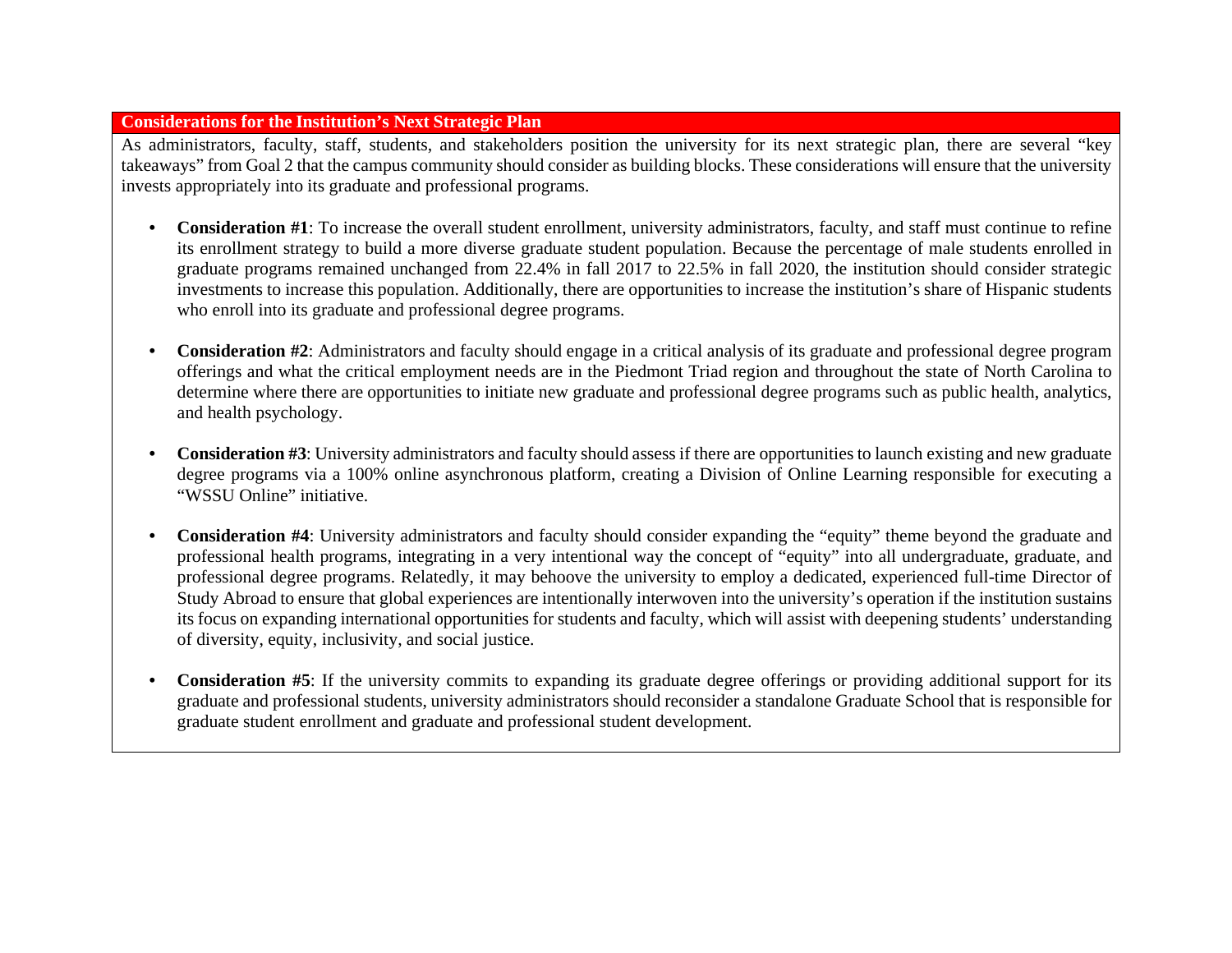#### **Goal 3: Build Commitment to Social Justice through Enhanced Community Engagement**

Winston-Salem State University continues to assert itself as a national leader in social justice. With our institutional motto, "Enter to Learn, Depart to Serve," university employees and students engage in community-based activity designed to improve the quality of people's lives. The university has launched various research centers like the Center for the Study of Economic Mobility (CSEM) and the Center of Excellence for the Elimination of Health Disparities (CEEHD) that serve as synergistic entities, bringing together faculty, students, and community to study critical equity issues. CSEM, a \$3 million funded grant initiative supported by the Thurgood Marshall College Fund Center for Advancing Opportunity, has funded research opportunities for 12 Faculty Fellows and 20 students to student barriers to economic development. Additionally, CSEM has produced research data on local public transportation usage showing that the average Forsyth County bus rider spends 12 hours per week commuting, which serves as a potential barrier to economic mobility. CFE and CDC also engage faculty and students to provide technical assistance to forty-six community entrepreneurs-in-residence. Faculty in the School of Health Sciences and the College of Arts, Sciences, Business and Education have also integrated social justice concepts into their curricula; thus, students engage in the analysis of disparity and inequity data and explore strategies to address these injustices.

| <b>Objectives</b>                                                                                                                                                  | <b>Achieved</b> | <b>Partially</b><br><b>Achieved</b> | <b>Not</b><br><b>Achieved</b> |
|--------------------------------------------------------------------------------------------------------------------------------------------------------------------|-----------------|-------------------------------------|-------------------------------|
| 3.1 Institutional centers will provide opportunities for research and service that impact student<br>learning and communities in ways that enhance social justice. |                 |                                     |                               |
| 3.2 The curriculum will provide opportunities to promote social justice learning.                                                                                  |                 |                                     |                               |
| 3.3 Community engagement will be a signature aspect of graduate and professional programs.                                                                         |                 |                                     |                               |
| <b>Considerations for the Institution's Next Strategic Plan</b>                                                                                                    |                 |                                     |                               |

As administrators, faculty, staff, students, and stakeholders position the university for its next strategic plan, there are several "key takeaways" from Goal 3 that the campus community should consider as building blocks. These considerations will ensure that the university creates a strategic, intentional design that orients all employees to critical concepts in the institution's vision and mission statements as well as integrates these ideas into its accountability model.

• **Consideration #1**: University administrators and faculty should sustain its institutional emphasis on analyzing how power, privilege, and oppression impact people's social identities and lived experiences while advocating for the distribution of resources in an equitable way for all members of society.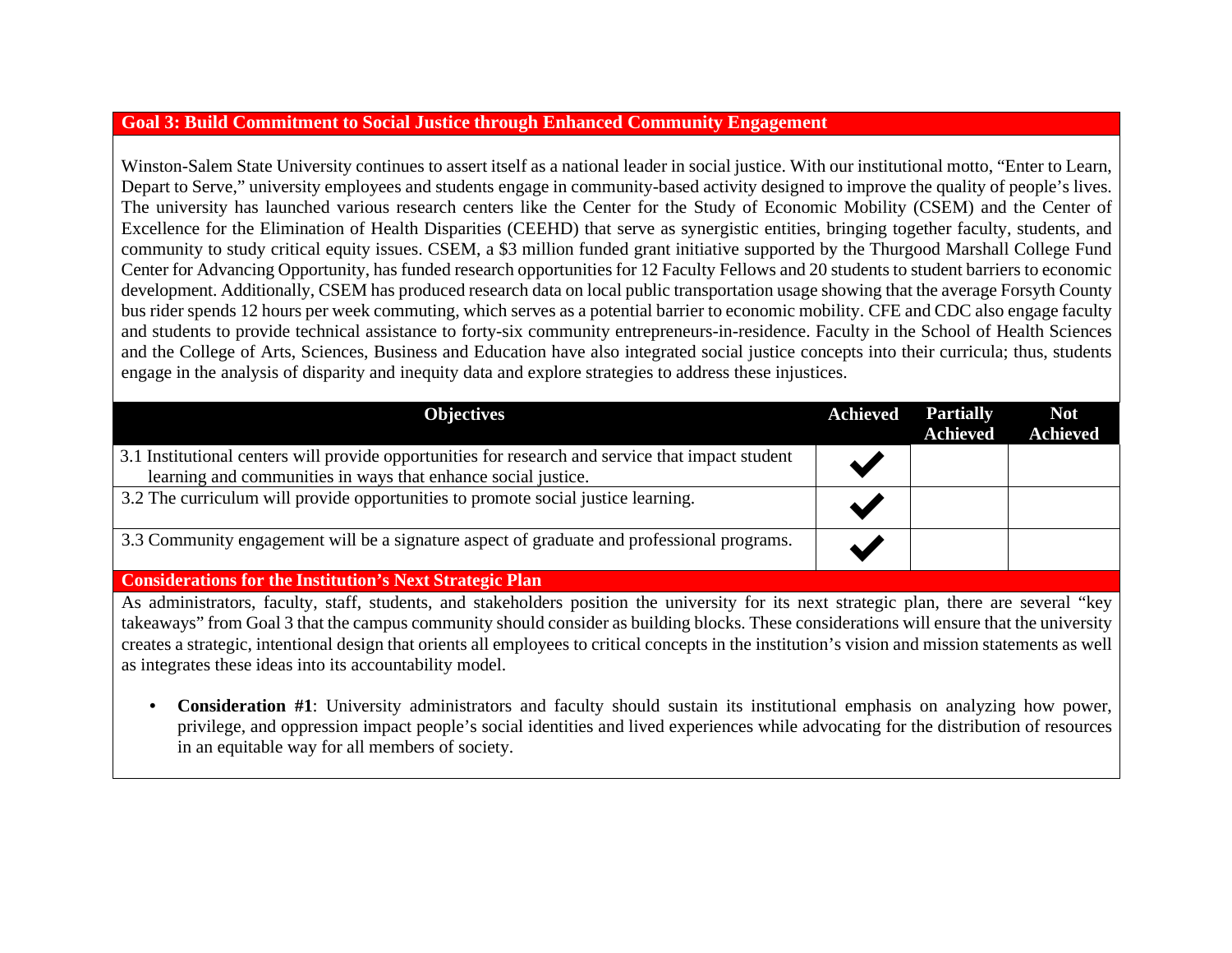- **Consideration #2**: WSSU should continue to leverage its existing Centers and community partnerships to create intentional opportunities that impact student learning and enhance social justice while concurrently seeking opportunities to create new Centers such as a Center for Educational Equity or laboratories such as an Equity Innovation Laboratory.
- **Consideration #3**: The university should consider developing strategic approaches to secure funding that will support the hire of additional faculty, staff, and students committed to the institution's vision of social justice.
- **Consideration #4**: University administrators and faculty might consider implementing intentional learning experiences (i.e., professional development, seminars, workshops, Town Halls, speaker series) where all people have opportunities to learn more about social justice, equity, inclusivity, and mobility then leverage this knowledge to impact instruction, scholarship, and community engagement.
- Consideration #5: University leadership must work collaboratively with faculty, staff, students, alumni, and stakeholders to design and execute ongoing professional development and intentional learning experiences (i.e., workshops, seminars, Town Halls, speaker series, data sharing sessions, and other related initiatives) where all people have opportunities to learn more about social justice, equity, inclusivity, and mobility then leverage this knowledge to impact instruction, scholarship, and community engagement.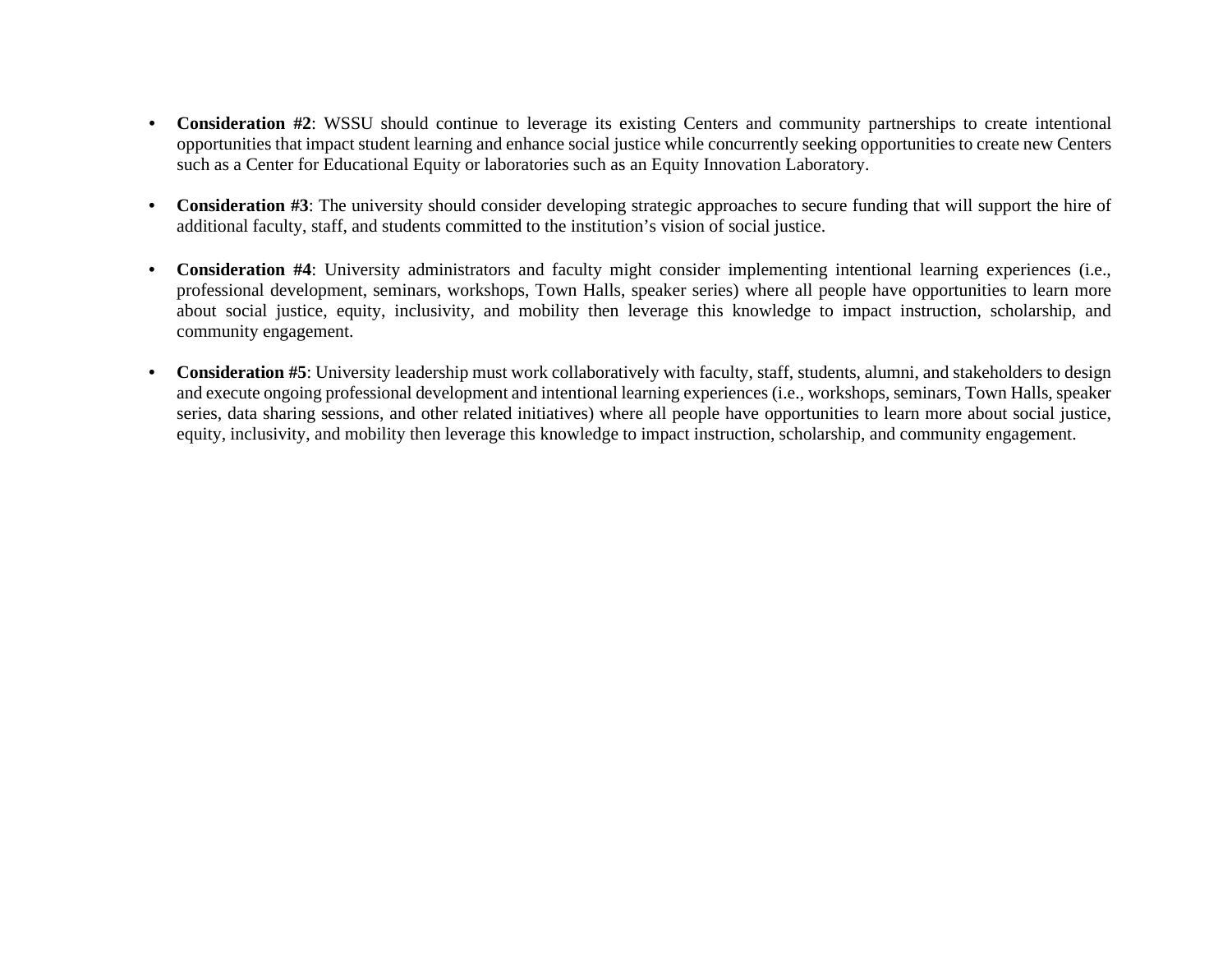#### **Goal 4: Enhance Revenue and Stewardship of Resources**

Winston-Salem State University prioritizes the development, implementation, management and safeguarding of its resources to support its commitment to academic excellence. The university's brand is prominent on local, regional, and national platforms, and financial resources continue to increase through donations, sponsorships, partnerships, and grants. The university's branding and reputation scores continue to exceed targeted metrics, growing 3% to 5% annually. Since 2016, gifts and grants have increased 59%, and there has been a 155% increase in new research awards. The university continues to create an infrastructure for faculty and staff to foster a shared responsibility for stewardship of resources. Ninety-eight percent of institutional functional units utilize RamTech, 82% use SU Express, 76 % use Banner Finance, and 64% use Mainsaver. These resources support streamlining university business operations and increase employee efficiency. The enhanced visibility, additional funding, and commitment to resources allow the university to support student scholarships and other university priorities that advance the university's vision of developing leaders who advance social justice by serving the world with compassion and commitment.

| <b>Objectives</b>                                                                                                                                                              | <b>Achieved</b> | <b>Partially</b><br><b>Achieved</b> | <b>Not</b><br><b>Achieved</b> |
|--------------------------------------------------------------------------------------------------------------------------------------------------------------------------------|-----------------|-------------------------------------|-------------------------------|
| 4.1 All plans, policies, practices, and reward structures will reflect a commitment to stewardship<br>of resources.                                                            |                 |                                     |                               |
| 4.2 Increased funds will be available to support university priorities.                                                                                                        |                 |                                     |                               |
| 4.3 Scholarships and grants will be provided to offset educational costs especially for those with<br>financial hardship.                                                      |                 |                                     |                               |
| 4.4 Processes and procedures for the strategic application of resources will be evident.                                                                                       |                 |                                     |                               |
| 4.5 The University brand will enhance the reputation of the university among key audiences and<br>support revenue generation opportunities in support of strategic priorities. |                 |                                     |                               |
| <b>Considerations for the Institution's Next Strategic Plan</b>                                                                                                                |                 |                                     |                               |

As administrators, faculty, staff, students, and stakeholders position the university for its next strategic plan, there are several "key takeaways" from Goal 4 that the campus community should consider as building blocks. These considerations will ensure that the university positions itself strategically to increase human and financial capital that will benefit its students, employees, and infrastructure.

• **Consideration #1**: Given the university's brand and its increased national recognition as an institution that significantly impacts upward mobility and social justice outcomes, university administrators should leverage the institution's positionality and engage in a major capital campaign designed to attract financial resources that will support student learning, employee professional development, facilities improvement, and transformational research and scholarly creativity.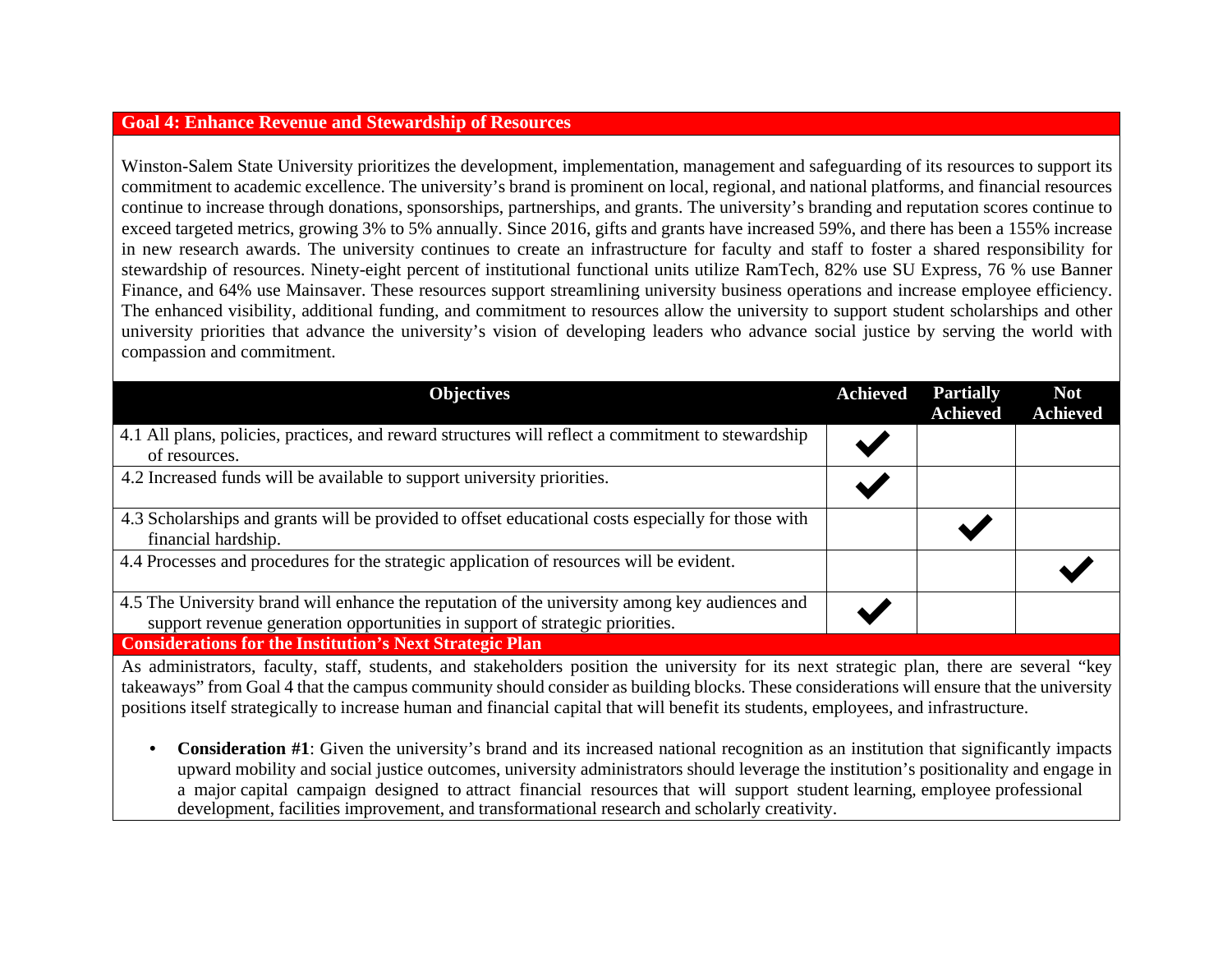- **Consideration #2**: Winston-Salem State University should consider developing a more intentional approach in its fundraising efforts to focus on focuses on the social, racial, economic, and environmental injustices that impact students and their families.
- **Consideration #3**: The university should consider developing an explicit stewardship strategy, or a systematic, planned "hightouch" and engaged approach to effectively cultivate and enhance relationships with all stewards of resources, including donors, faculty, staff, students, alumni, and other campus partners to move to more relational involvement with the university.
- **Consideration #4**: The university should create a visible Statement on Stewardship accompanied by a "living" cross-campus resource dashboard that regularly informs university stakeholders and partners how all resources are being acquired, managed, and safeguarded across campus.
- **Consideration #5**: The university might consider the development of a shared Enrollment Management and Advancement Scholarship Coordinator position to fully support University scholarship initiatives.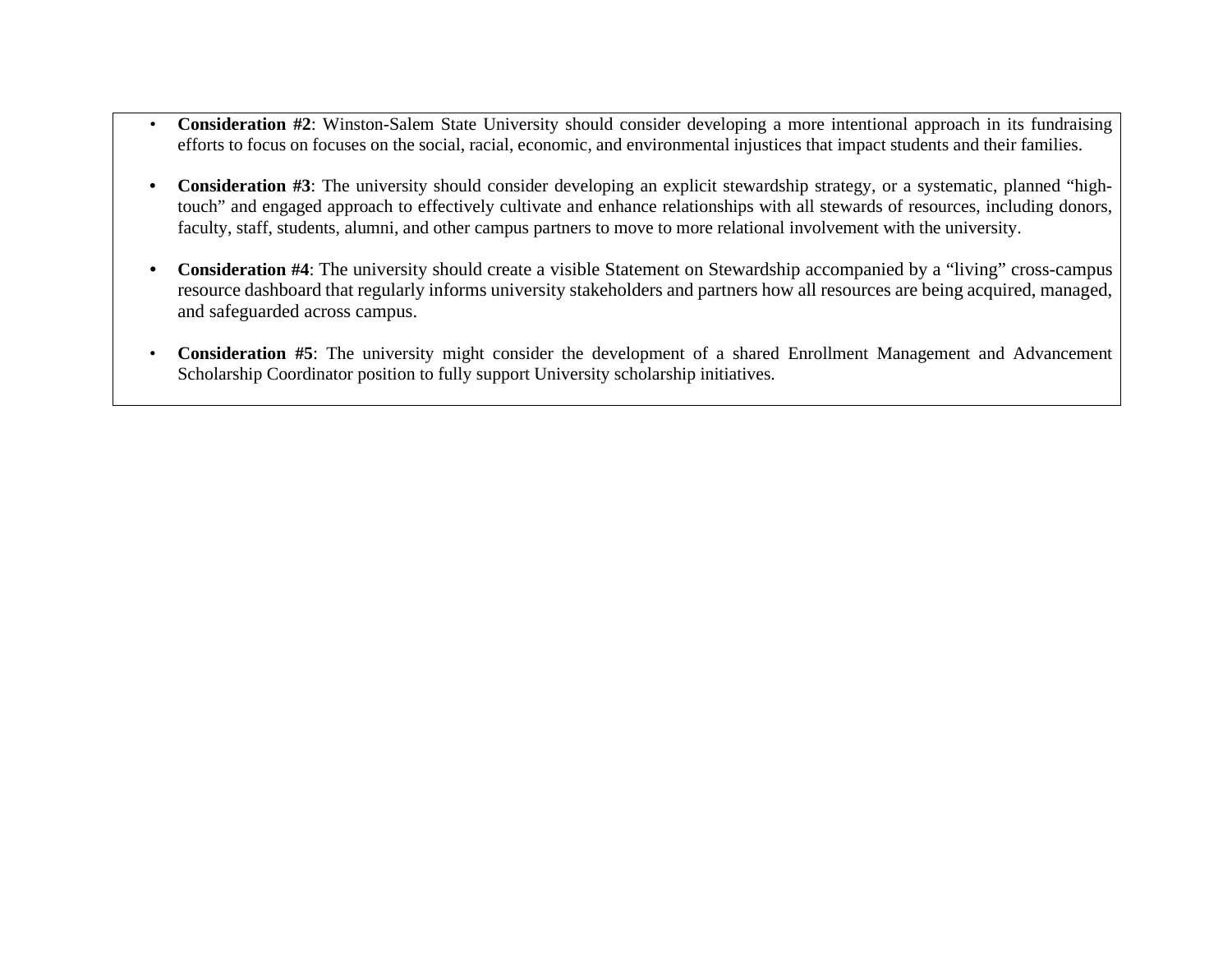#### **Goal 5: Enhance the Quality of Physical and Operational Infrastructure**

Winston-Salem State University has grown from a one-room frame structure to a campus of more than 39 buildings located on 117-acres. The university is proud of its safe, attractive, and well-maintained physical and technological facilities as well as its intentional commitment to a process that promotes faculty and staff excellence and facilitates a campus environment that achieves its academic and professional goals. One hundred percent of students, faculty, and staff have access to a high speed redundant wired and wireless networks, virtual computing, and engagement platforms for remote learning, cutting edge desktops/laptops, cloud-based applications, and a learning management system with real-time student information system integration. Ninety percent of residence halls have been updated to support and enhance student learning opportunities, and 100% of employees were enrolled in 2-Factor Authentication as an Information Security improvement. There was 100% participation in performance management processes for both staff and management, and university managers completed 100% of university staff Performance Management Plans, which increases employee awareness of responsibilities and expectations.

| <b>Objectives</b>                                                                                                                                             | <b>Achieved</b> | <b>Partially</b><br><b>Achieved</b> | <b>Not</b><br><b>Achieved</b> |
|---------------------------------------------------------------------------------------------------------------------------------------------------------------|-----------------|-------------------------------------|-------------------------------|
| 5.1 Information and learning technologies will be current, ubiquitous, mobile, and adequate to<br>support learning and business operations across the campus. |                 |                                     |                               |
| 5.2 Technology will be used to efficiently manage transactional processes, freeing staff to<br>focus on customer service with an equity-minded approach.      |                 |                                     |                               |
| 5.3 Academic facilities and learning environments will support high-impact teaching practices<br>and student learning.                                        |                 |                                     |                               |
| 5.4 Living and learning environments within the residence halls will have facilities available<br>for students to support and enhance learning opportunities. |                 |                                     |                               |
| 5.5 Staff will be highly trained and committed to excellence.                                                                                                 |                 |                                     |                               |
| 5.6 Operational excellence will be evidenced by results-oriented goals, polices, procedures, and<br>assessments.                                              |                 |                                     |                               |
| 5.7 Organizational structures will be aligned to foster and sustain strategic goals.                                                                          |                 |                                     |                               |
| <b>Considerations for the Institution's Next Strategic Plan</b>                                                                                               |                 |                                     |                               |
| As administrators, faculty, staff, students, and stakeholders position the university for its next strategic plan, there are several "key"                    |                 |                                     |                               |

As administrators, faculty, staff, students, and stakeholders position the university for its next strategic plan, there are several "key takeaways" from Goal 5 that the campus community should consider as building blocks. These considerations will ensure that the university prioritizes the investments in the physical and operational infrastructure to support student learning, growth, and development inside and outside the traditional classroom.